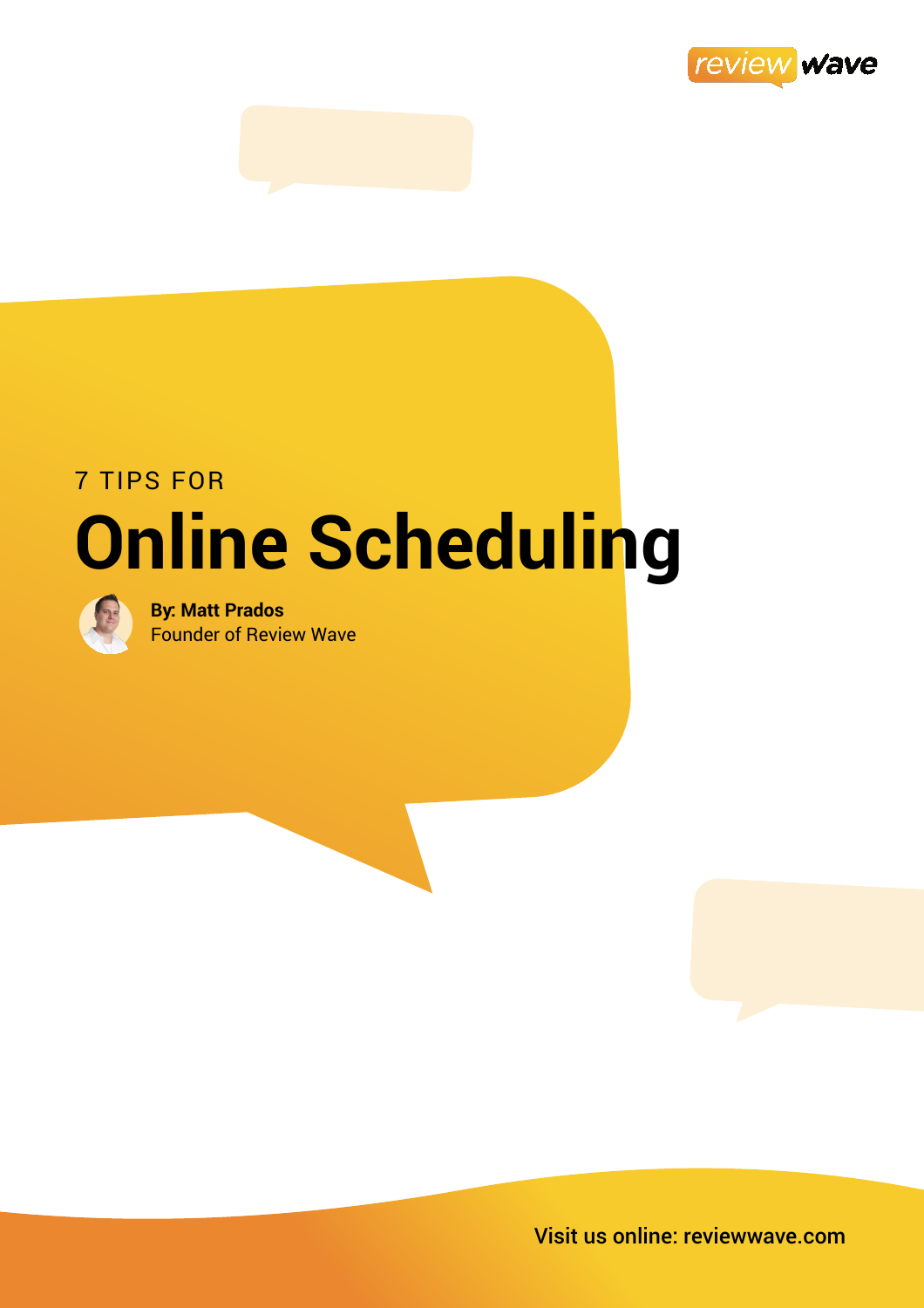

## Where Do You Place The Scheduling Button?

You should have a button on your website that says "Schedule An Appointment". This button should NOT blend in with the design of your site; it should boldly stand out. It should be located in the header of your website, near your phone number, and it should display on every page. You should make sure that it still displays in the header when your site is viewed on a mobile phone (because more than half your traffic will come from mobile).



# **<sup>2</sup>** Pop Up Or Inner Page For Scheduling?

Most online scheduling software takes the easy (for them) route and displays the scheduler using a pop up. The pop up design is very easy to control, but creates a problem: everything happens in the pop up vs on your website. To Google, this looks like someone went to your site, visited just 1 page and then left your site, which looks BAD. Instead, we redirect the patient to an inner page of your site to fill out the scheduling form and choose their appointment time. This results in multiple page views, which looks GOOD to Google.

### **<sup>3</sup>** "Request" vs "Schedule" an Appointment

We have tested this on multiple sites and we've found that there is not a small difference in these two concepts; there's a HUGE difference (in the range of 200-300% more leads) when using the word "schedule" vs "request". Imagine going to pizzahut.com and "requesting" a pizza. Not many people would click that button compared to a button to "Order" a pizza, or "Schedule" a delivery.



**individual SCHEDULE AN APPOINTMENT** 

**The REQUEST AN APPOINTMENT**